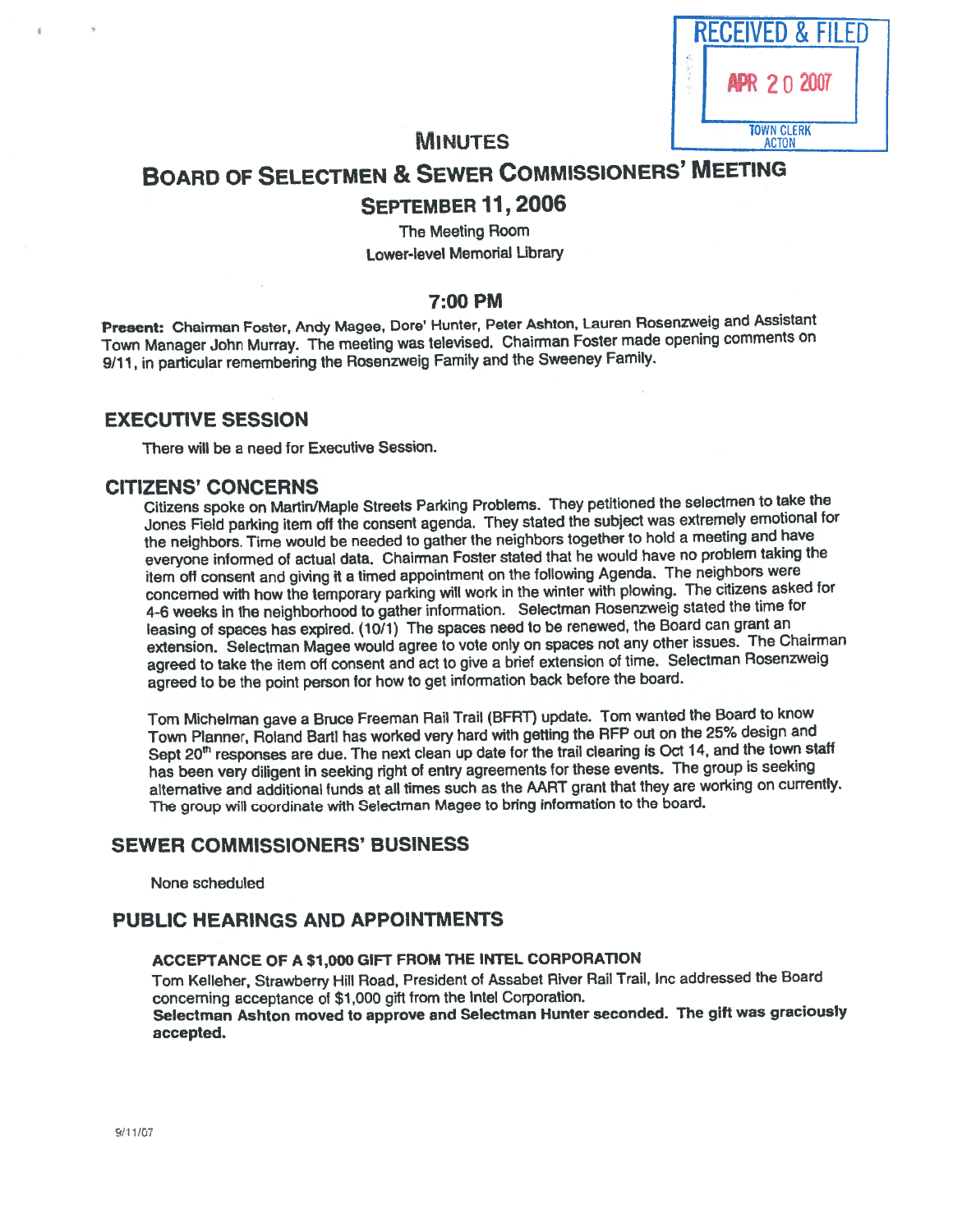#### BOSTON EDISON AND VERIZON JOINT POLE HEARING, THE COMPANIES WOULD LIKE TO INSTALL A SINGLE NEW UTILITY POLE ON HIGH STREET TO ACCOMODATE THE NEW PUMP STATION FOR ATLANTIC REALTY AND ACTON FORD.

Selectman Foster read the public hearing announcement from the Beacon. Selectman Hunter recommended the pole be <sup>p</sup>laced 3' from edge of the pavemen<sup>t</sup> as the staff recommended. Selectman Magee had several questions about the pole, but there were no representatives there to brief him. <sup>A</sup> vote was taken on Selectman Hunter's recommendation and it failed.

Selectman Magee moved the board not approve installation of the pole until the applicant comes forward to explain why they need the pole exactly where it will be <sup>p</sup>laced and what alternatives might be offered, such as underground cable. The hearing will be continued to September 25<sup>th</sup> at 9:15.

#### SITE PLAN FOR 124 MAIN STREET — # 07106106408 —SELECTPERSON ROSENZWEIG ASSIGNED TO LEAD THE REVIEW PROCESS

At the reques<sup>t</sup> of the applicant, this heating will be opened and continued to until September 25, 2006 at 8:15 p.m. Selectman Rosenzweig moves to continue the hearing till time stated. The Board agreed. HOC is working on their certificate of appropriateness and will need to extend their deadline also.

#### PRESENTATION OF THE MISSION STATEMENT AND PROPOSED MEMBERSHIP FOR THE WATER RESOURCES ADVISORY COMMITTE

Selectman Magee read <sup>a</sup> mission statement (included in minutes) for the Water Resources Advisory Committee (WRAC). On Sept 20<sup>th</sup> they will hold their first meeting. A public notice was placed in the Beacon. Selectman Magee moved the board to approve the membership and move forward with the mission of the committee. Chairman Foster read the membership list. (See attached list in minutes) Selectman Ashton wanted to be very specific about alternates and their voting status; it should be clear to the members' pre the 1<sup>st</sup> meeting. Chairman Foster wants clear guidelines on the committee goals and deliverables. This committee is not strictly sewer oriented. Selectman Rosenzweig stated that they will go look at needs area and go back to priority areas and see what alternatives could be used in each of the needs areas. They envision getting detailed information using targeted subgroups and find study money. Selectman Magee stated the committee's success depended on keeping <sup>a</sup> very open dialog with citizens. Selectman Hunter reminded the committee that Acton now has telephone access for messages to be delivered town wide. Ann Chang commented that the committee must go to town meeting with its goals. Mary Michelman, inquired if the committee is just working on waste water? Selectman Magee stated not really, "Water Resources" that was <sup>a</sup> name change recommended by the DEP. Mary would like the mission statement to be clearly stated. Selectman Rosenzweig said it would be hard to separate waste water and water resources. Selectman Foster echoing Selectman Hunter stated there must be extra capacity for sewers. This committee will deal with sewers even it it is just gathering data. Chairman Foster wants more citizen input. What do the neighborhoods want and what would they recommend as goals. Chairman Foster made <sup>a</sup> motion to approve the membership list and have them work to refine <sup>a</sup> mission statement and goals.

- •This is an Advisory Committee
- •Take the MEPA plan and bring it down to a more detailed level
- •Include milestone briefings to BOS/Sewer Commission
- • Define itself not as <sup>a</sup> sewer committee: Focus is wastewater, evaluate the impacts on water resources not water supply/wells
- •Allocation of extra sewer capacity

Selectman Hunter moves to approve the language and get a mission statement back to the<br>board. The Town Manager, Mr. Murray requested the committee members be made Special<br>municipal Employees. All moved in favor. Selectman Clerk to be at the first meeting at the Public Safety Building to swear everyone in.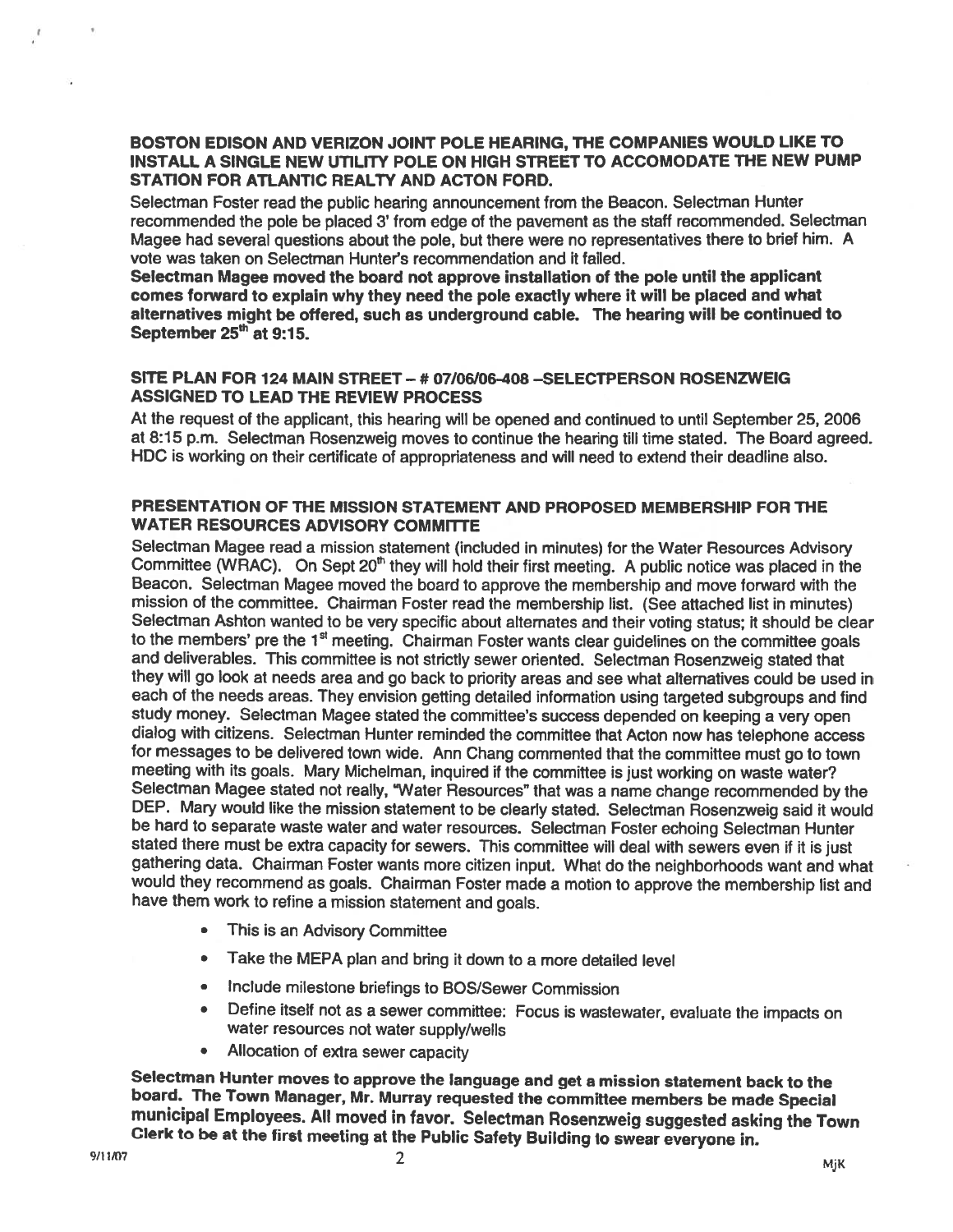#### REQUEST FOR AN ENTERTAINMENT LICENSE AT 124 MAIN STREET

At the reques<sup>t</sup> of the applicant, this hearing will be opene<sup>d</sup> and continued to until September 25, <sup>2006</sup> at 8:25 pm. (No material enclosed) Continued motion passes.

#### REVIEW OF DRAFT POLICIES: (1) USE OF EMAIL AND (2) DISTRIBUTION OF PUBLIC MEETING **MINUTES**

Selectman Hunter is ready to adopt the policy. Selectman Ashton agrees, most noted is the delay of draft minutes. The concern with board members is that draft minutes are many times incorrect. They need to be approve<sup>d</sup> by their committees. The board members suggested they can be available on reques<sup>t</sup> but not to circulate them. Once minutes are approve<sup>d</sup> at <sup>a</sup> meeting <sup>10</sup> days is <sup>a</sup> goo<sup>d</sup> timeline for circulation. All minutes in draft should be approve<sup>d</sup> at the following meeting. Selectman liaison may reques<sup>t</sup> <sup>a</sup> draft and hand the draft out to citizens if it is requested. Selectman Rosenzweig wanted to look separately at the email policy. It needs more definition that is not so legal, something that would be mote understandable to the Board and committees. Selectman Magee absolutely agrees it is too difficult to understand, the concern is that people don't break the open meeting law. Chairman Foster pu<sup>t</sup> aside email policy to the next meeting. (If time allows.) <sup>A</sup> redraft with advice of counsel will be done before it comes before the Board again.

Chairman Foster moves to adopt the Distribution of Public Meeting Minutes Policy (attached to minutes)with exceptions; 1) distribution of draft minutes to the Board of Selectman liaison, 2) draft minutes available upon reques<sup>t</sup> from others, 3) draft minutes available for approval by committees with-in 2 scheduled meetings, and 4) Final minutes circulated within 10 days of such meeting. Selectman Hunter seconded the motion and the Board is in full agreement.

#### SITE PLAN FOR 28\$ MAIN STREET - #07/71106-409 -SELECTPERSON ASSIGNED TO LEAD THE REVIEW PROCESS WALTER FOSTER

At the reques<sup>t</sup> of the applicant, this hearing will be opened and continued to until September 25, 2006 at 8:00 p.m.

#### Chairman Foster opened the hearing and item will be continued. Peter seconds, Motion passes.

#### MEMORIAL LIBRARY

The Chairperson of the Memorial Library Trustees presented an overview of long range <sup>p</sup>lanning efforts and other issues related to the Memorial Library. Mildred Jarvis stated that the Memorial Library Trustees consist of <sup>6</sup> corporate trustees and <sup>3</sup> elected trustees. Ms. Jarvis gave an overview and history of the library which was built 1890 in honor of Acton's Civil War Veterans. (See attached presentation) The trustees are having <sup>a</sup> meeting to develop the next <sup>5</sup> year <sup>p</sup>lan. The Trustees are counting on the workshop for objectives and goals. This <sup>p</sup>lan is requited in order to apply for Federal and State grants. Some ideas they are focusing on are building <sup>a</sup> civil war exhibit that would be an on going living memorial. The committee will also be examining the demographics in library use. Selectman Ashton would like to know the <sup>5</sup> year <sup>p</sup>lan by budget time, additionally he would like to see the previous <sup>5</sup> year <sup>p</sup>lan. The library has had increased use, measured by circulation of materials. The selectmen wondered if this was due to the fact that the school has cut back on personnel. Meeting rooms have been booked 625 times.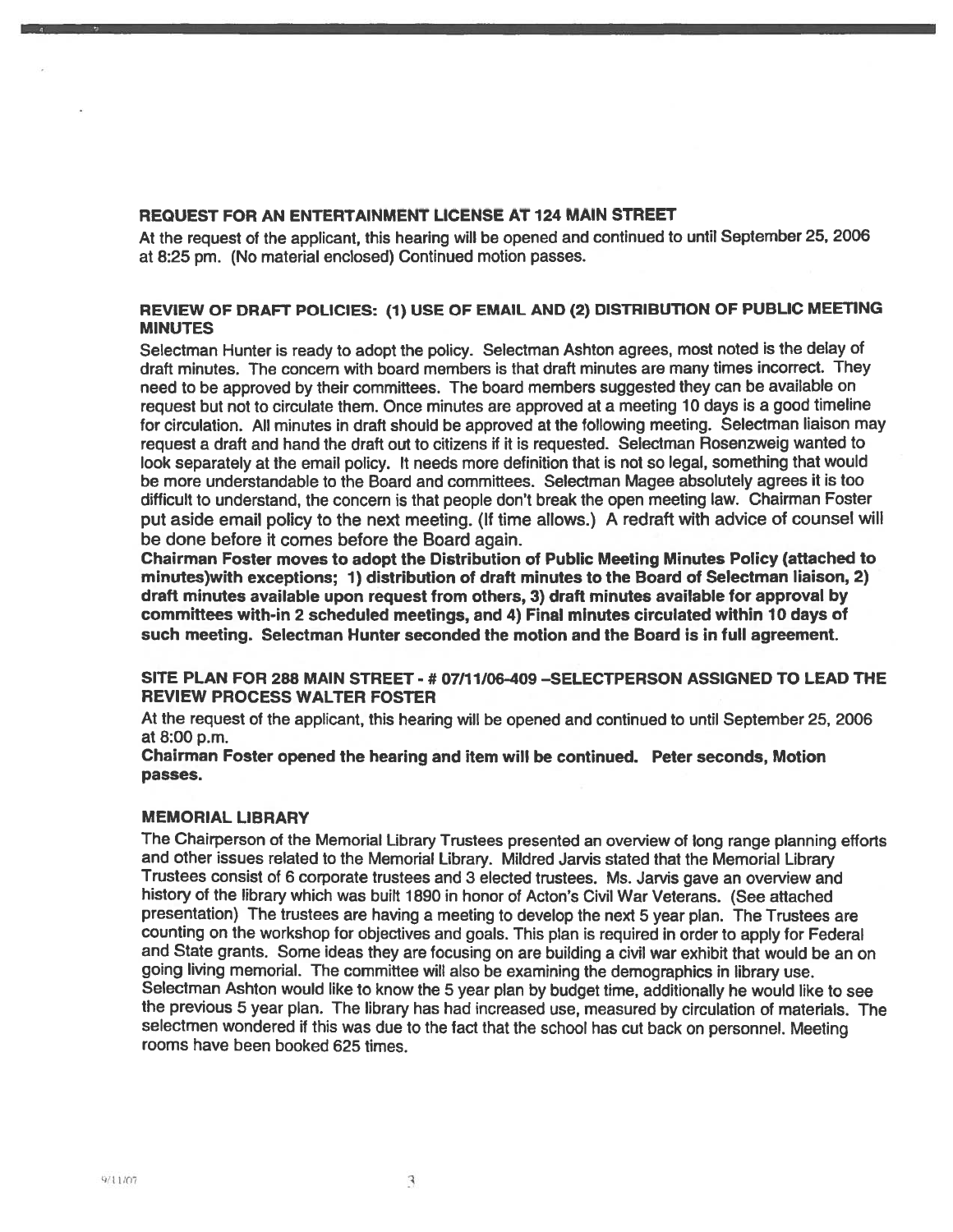### VERIZON CABLE TV SERVICE LICENSE HEARING

At the reques<sup>t</sup> of the Cable Committee, this hearing is to be open and continued until September 25, 2006 at 7:15 PM. (No materials enclosed) Move to be continued was unanimous.

# SELECTMEN'S BUSINESS

#### FUTURE USE OF THE OLD SOUTH ACTON RAILROAD STATION PARKING LOT

Selectman Rosenzweig would like to see the repaved lot have <sup>a</sup> use until such time that <sup>a</sup> lease (after Exchange Hall renovations) might be pu<sup>t</sup> into effect on the lot. The lot has been repaved with the Historic District Commissions' input. Selectman Rosenzweig stated that it should not just sit vacant while the renovations to Exchange Hall take <sup>p</sup>lace. It could be used as reserved space, free space or overflow. Her recommendation — there is <sup>a</sup> lack of parking, allow resident parking with <sup>a</sup> resident sticker under stipulation that it is TEMPORARY. (Many options are being looked at for commuter parking; private lots with shuttle and expansion of the existing lot.) <sup>A</sup> yearly sticker does not guarantee <sup>a</sup> spot. If the lot does ge<sup>t</sup> to leased to <sup>a</sup> nearby property then they will have to use the sticker to par<sup>k</sup> in the commuter lot. Be sure <sup>a</sup> sign states TEMPORARY parking is installed. Jim Yarin spoke on behalf of the Transportation Advisory Committee (TAC); any extra capacity is good.

Selectman Rosenzweig moved to allow parking in the newly pave<sup>d</sup> parking lot for residents only who have purchased <sup>a</sup> yearly sticker. There will be an approve<sup>d</sup> TEMPORARY signage. All approved

# OTHER BUSINESS

The Board updated each other and the citizens with committee information about upcoming meetings and events.

# CONSENT AGENDA

CHAIRMAN FOSTER READ ALL THE CONSENT AGENDA ITEMS AND THE BOARD PULLED #13, 14,15, AND 24. SELECTMAN HUNTER MOVES ALL OTHER CONSENT ITEMS BE PASS, SELECTMAN A5HTON SECONDS, ALL APPROVE.

1. REQUEST TO CONSTRUCT <sup>A</sup> RETAINING WALL WITHIN THE TOWN'S RIGHT OF WAY, <sup>6</sup> ANDERS WAY

(Approved)

#### 2. JONES FIELD PARKING

The reques<sup>t</sup> from staff is to continue the reserve parking <sup>p</sup>lan for Jones Field until 6/30/07. (HOLD) After the discussion during citizen's concerns Selectman Hunter moved to extend conditions. Selectman Magee stated that opening any parking is inviting trouble. Assistant Town Manager John Murray would like to document the use of parking and the time of heavy parking on this street. At the moment we a All agreed to extend current parking procedures for 2 more months while data is collected.

3. IT DEPARTMENT REQUESTS FOR CABLE GIFT FUND DISTRIBUTION Due to the emergency of the ceiling falling in the Faulkner Room, monies needed to be spent to make the library meeting room cable ready. The IT department is requesting funds to additionally make cable ready the meeting r thinks it is <sup>a</sup> goo<sup>d</sup> idea. The Assistant Town Manager, Mr. Murray stated that the next meeting is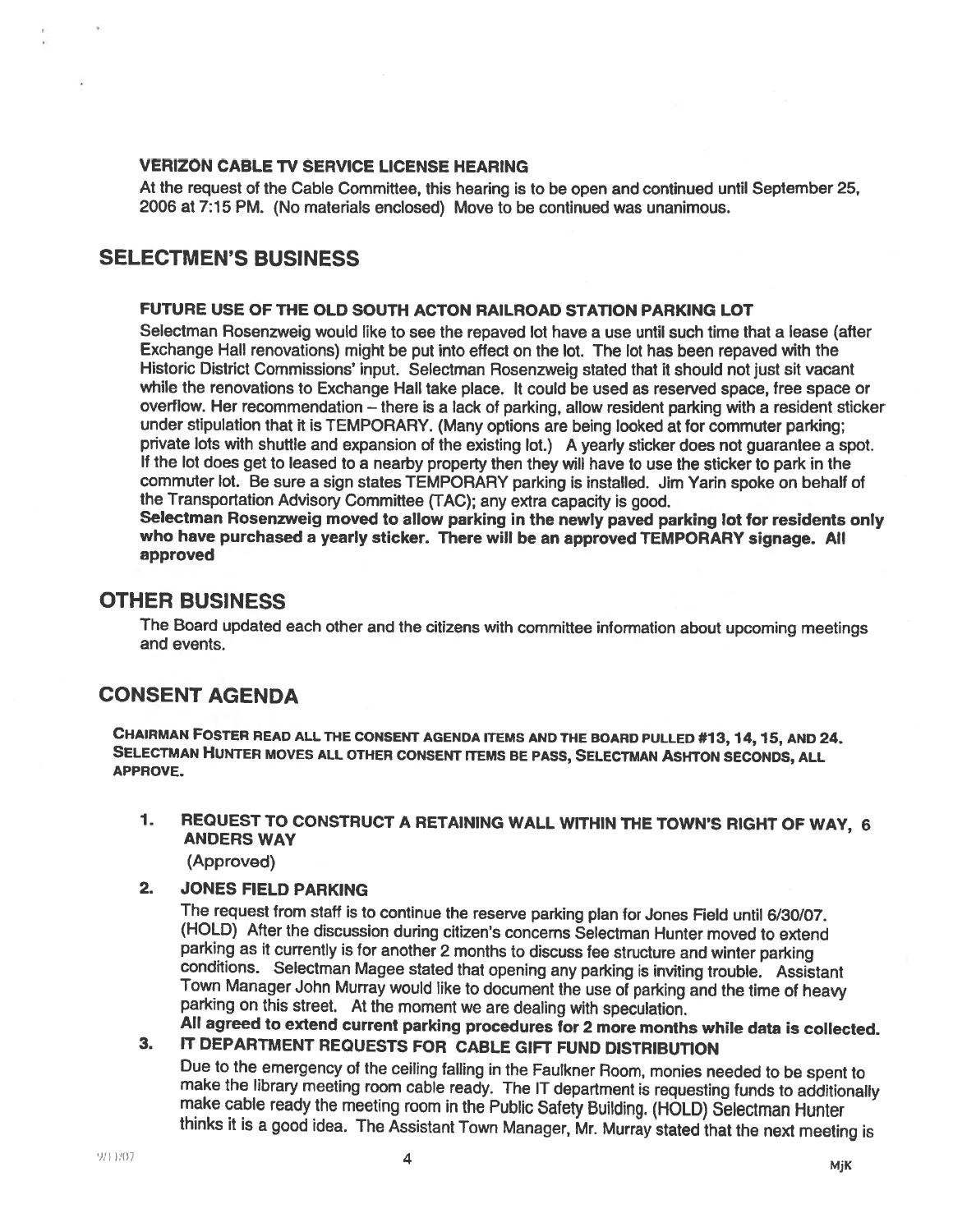at the Public Safety building so <sup>a</sup> decision should be made prior to that meeting if it is to be televised. Selectman Ashton has several concerns, and suggested taping the meeting if no cable wired rooms were available. It is not the need for the funds but understanding the sources and use of the cable <sup>g</sup>ift fund. The Board has told staff to investigate alternatives for meetings rather than wire the Public Safety Building.

Approved as to costs already spen<sup>t</sup> or contracted. This item will be continued at the September 25<sup>th</sup> meeting, with a detailed plan as to costs and usage to wire the Public Safety Building.

- 4. SiTE PLAN SPECIAL PERMIT & SPECIAL USE PERMIT #71/18198-366 PHASE 3, ACTON ASSISTED LIVING LLC, 886, 900 MAIN STREET AND 8 EASTERLY ROAD (HOLD) Odor issue is still pending and the developer is requited to do an odor analysis and <sup>p</sup>lan of action before they can continue. Selectman Ashton stated the hearing is closed. Selectman Hunter moves to approve with conditions that the odor analysis and <sup>p</sup>lan of action be accomplished and Selectman Magee seconds. All were in favor of the motion.
- 5. SITE PLAN SPECIAL PERMIT #01/22198-361, JAMES FENTON, 551 GREAT ROAD (Approved)
- 6. APPLICATION TO QUALIFY FOR AFFORDABLE UNIT AT AUDUBON HILL (Approved)
- 7. REQUEST FROM MUNICIPAL PROPERTIES DIRECTOR TO DISPOSE OF SURPLUS EQUIPMENT
	- (Approved)
- 8. REQUEST FROM HIGHWAY DEPARTMENT FOR DISPOSAL OF SURPLUS EQUIPMENT (Approved)
- 9. REQUEST FROM THE IT DEPARTMENT TO DISPOSE OF SURPLUS EQUIPMENT (Approved)
- 10. REQUEST FOR APPROVAL FOR THE COUNCIL ON AGING'S SENIOR CITIZEN SURVEY (Approved)
- 11. ONE DAY LIQUOR LICENSE REQUEST, IRON WORK FARM IN ACTON, INC. (Approved)
- 12. ACTON/ATLANTIC-ACTON REALTY LIMITED PARTNERSHIP POWDER MILL PLAZA SEWER EXTENSION, PUMP STATION EASEMENT AND NON-DISTURBANCE & ATORNMENT AGREEMENT (Approved)
- 13. REQUEST FOR MEMBERSHIP AND BOARD LIASON TO THE SUBURBAN COALITION (HOLD) Selectman Ashton suggested that the board not pass the use of funds to join this coalition. Selectman Magee seconds to not join. The Board was in agreemen<sup>t</sup> with the motion.
- 14. SCHOOLS REQUEST TO AMEND THE LEVEL OF SPENDING FOR THE DOUGLAS AT DAWN PROGRAM IN FY06 AND FY 07 (Approved)
- 75. ThE ACTON CONGREGATIONAL CHURCH WILL HOLD IT'S 42ND ANNUAL ANTIQUE SHOW OCTOBER 13 AND 14. IT REQUESTS PERMISSION FOR ThE SHOW AND NECESSARY TEMPORARY SIGNS WITHIN THE RIGHT OF WAY (Approved)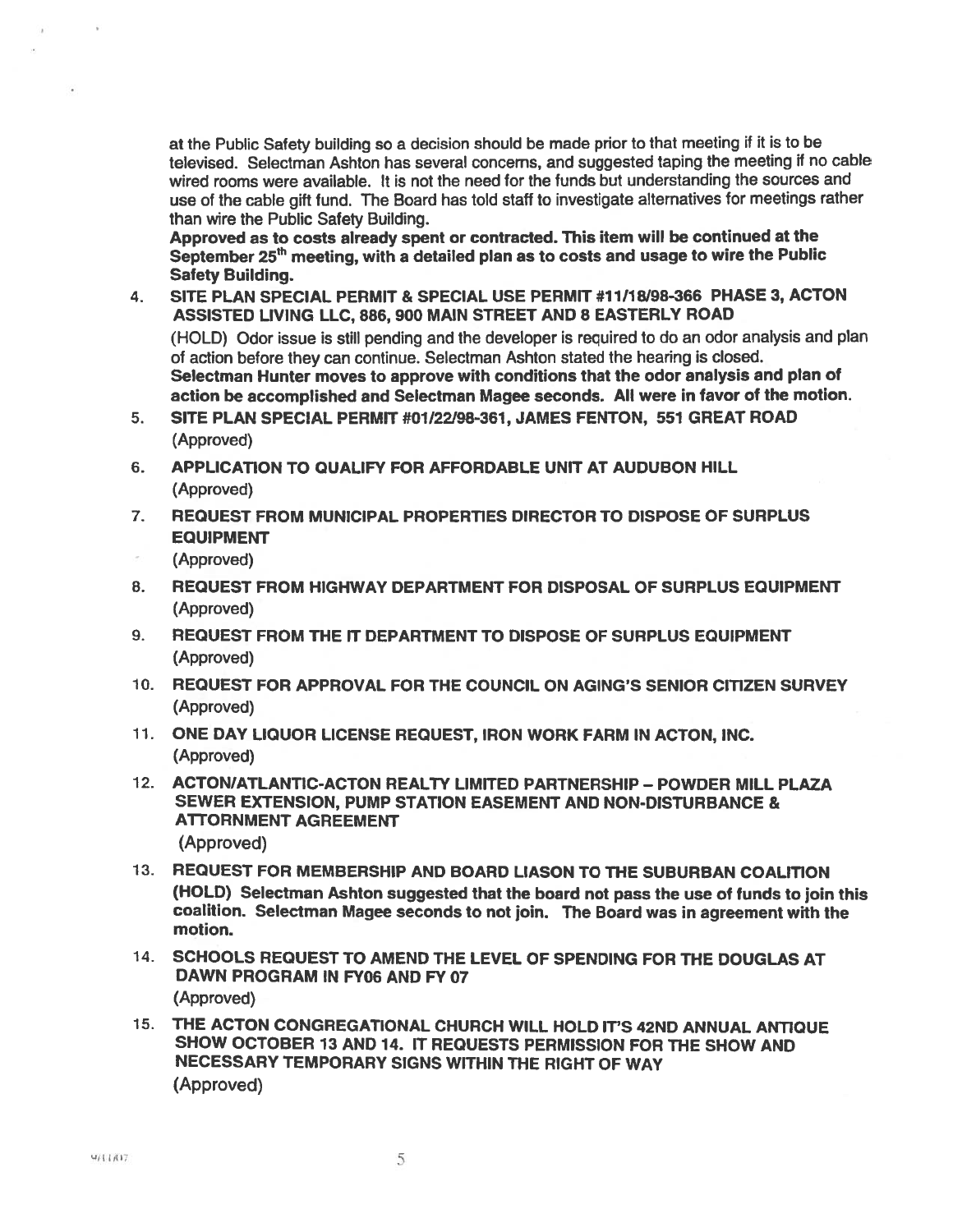- 16. THE UNITED NATIONS ASSOCIATION OF GREATER BOSTON REQUESTS A PROCLAIMATION ASKING THE CITIZENS OF ACTON TO OBSERVE THE 61ST ANNIVERSARY OF THIS OCCASION (Approved)
- 17. ACCEPT DONATION FROM ICHABOD COFFEE HOUSE, ESTIMATED VALUE OF \$150.00 TO BE USED FOR THE 5K ROAD RACE ON AUGUST 26, 2006 (Approved)
- 18. ACCEPT DONATION FROM KIMBALL'S FARM, ESTiMATED VALUE OF \$140.00 TO BE USED FOR THE KIDS 5K FUN RIDE ON AUGUST 26, 2006. (Approved)
- 19. ACCEPT DONATION FROM KISS 108, ESTIMATED VALUE OF \$760.00 TO BE USED FOR THE 5K ROAD RACE ON AUGUST 26, 2006 (Approved)
- 20. ACCEPT DONATION FROM POLAR BEVERAGES, ESTIMATED VALUE OF \$60.00 TO BE USED AT THE FAMILY FEST DAY EVENT ON AUGUST 26, 2006 (Approved)
- 21. ACCEPT DONATION FROM TRADER JOE'S, ESTIMATED VALUE OF \$400.00, FOR THE 5K RACE ON AUGUST 26,2006 (Approved)
- 22. ACCEPT DONATION FROM EASTERN MOUNTAIN SPORTS, ESTIMATED VALUE OF \$100.00, FOR FAMILY FEST DAY ON AUGUST 26, 2006 (Approved)
- 23. ACCEPT DONATION FROM DUNKIN DONUTS, ESTIMATED VALUE OF \$100.00, FOR THE 5K KIDS FUN RUN ON AUGUST 26, 2006 (Approved)
- 24. ACCEPT DONATION FROM NEW ENGLAND REVOLUTION, ESTIMATED VALUE OF \$136.00, FOR PRIZES ON ThE 5K RUN FOR THE BEACH, AUGUST 26, 2006 (Approved)
- 25. ACCEPT DONATION FROM SHAW'S SUPERMARKET, ESTIMATED VALUE OF \$50.00, FOR THE RUN FOR THE BEACH ON AUGUST 26, 2006 (Approved)
- 26. ACCEPT DONATION FROM NOT YOUR AVERAGE JOE'S, ESTIMATED VALUE OF \$25.00, FOR THE 5K RUN FOR THE BEACH ON AUGUST 26, 2006 (Approved)
- 27. ACCEPT DONATION FROM THE NEW ENGLAND 10'S RUGBY, \$200.00, TO BE USED TOWARD ThE RESEEDING OF NARA PARK FIELD (Approved)
- 28. ACCEPT <sup>A</sup> PLEGED DONATION FROM ROCHE BROTHERS SUPERMARKET, IN THE AMOUNT OF \$2500.00, TO BE USED FOR VARIOUS SPECIAL EVENTS (Approved)

# TOWN MANAGER'S REPORT

Enclosed <sup>p</sup>lease find materiats for Board consideration, additional items found in confidential section. Selectman Rosenzweig moves to go into executive session with a roll call vote for litigation and town land lease only to reconvene to adjourn the regular meeting.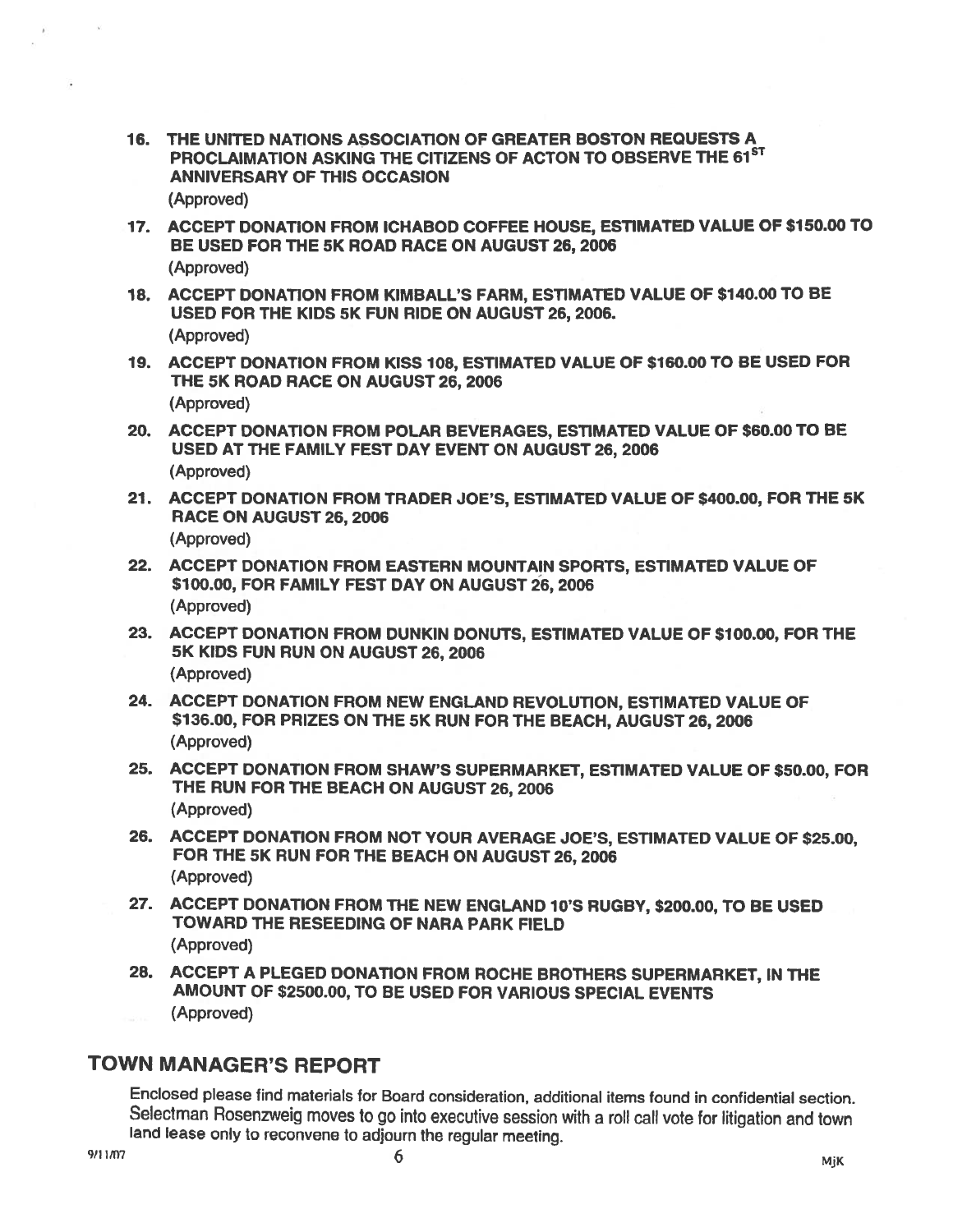Selectman Rosenzweig called the meeting back to adjourn at 12:00 midnight.

# FUTURE AGENDAS

To facilitate scheduling for interested parties, the following items are scheduled for discussion on future agendas. This is not <sup>a</sup> complete agenda.

> September 25 October 16 October 30 November 13

November 27 December 11 December 18

#### GOALS 2006-2007

- 1. Morrison Farm Development Recommendation (Foster)<br>2. Monitor Labor Negotiations (Ashton)
- Monitor Labor Negotiations (Ashton)
- 3. Policy Review/Improve Inter-Board Communication (Foster)<br>4. ALG process to be used for purpose of Budget Planning for F
- 4. ALG process to be used for purpose of Budget Planning for FY08 (Foster/Magee)<br>5. Middlesex Pension Alternatives (Ashton)
- Middlesex Pension Alternatives (Ashton)

ecretary

<u>Lauren</u> 1 Korenzur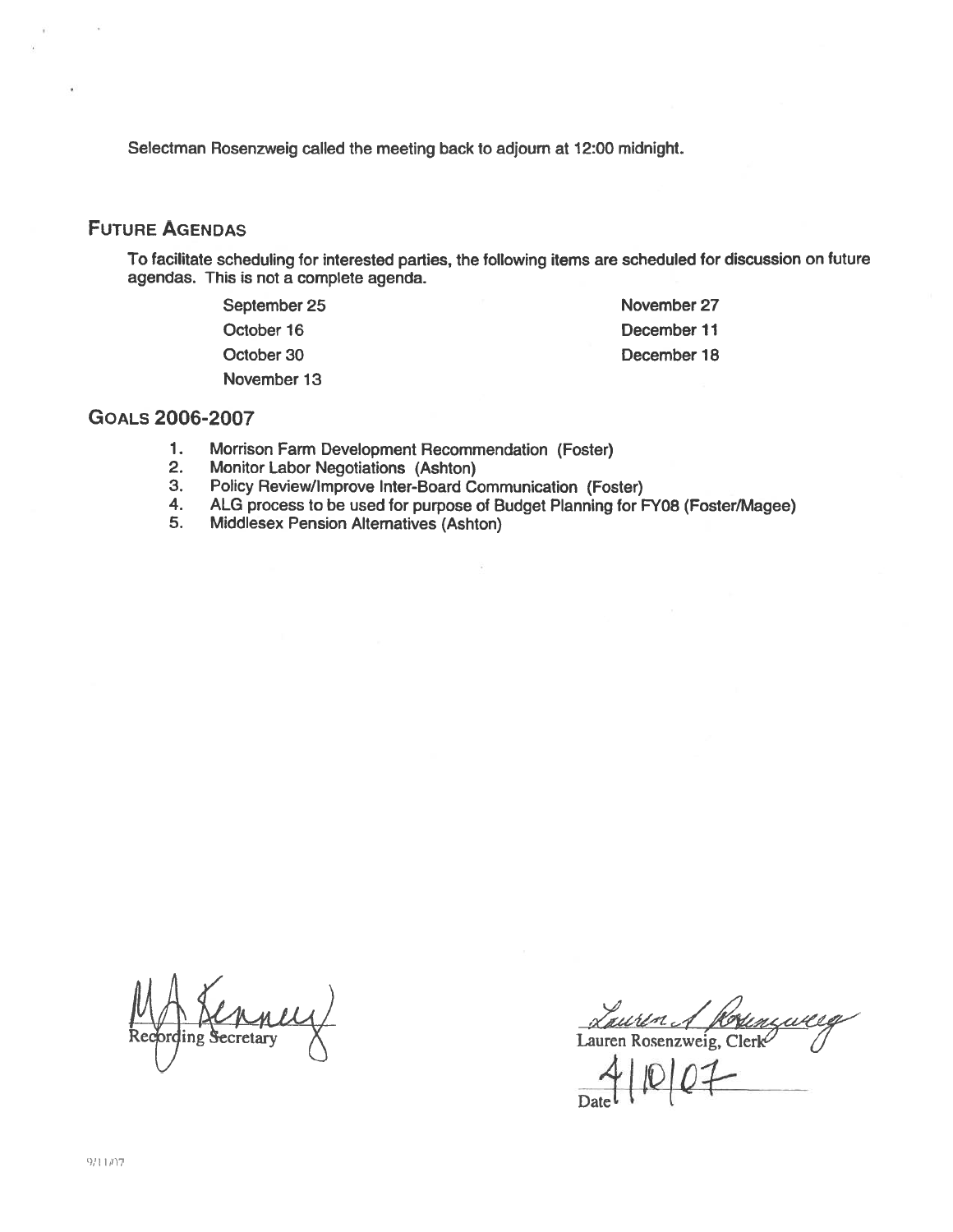| <b>FORA</b>                                                                                            |                   |                  |                      |                |                |                |            | <b>Acton Water Resources Advisory Committee</b> |                   |          |           |
|--------------------------------------------------------------------------------------------------------|-------------------|------------------|----------------------|----------------|----------------|----------------|------------|-------------------------------------------------|-------------------|----------|-----------|
|                                                                                                        |                   |                  |                      |                |                | 2002-2007      |            |                                                 |                   |          |           |
| For AWRAC Use Only                                                                                     |                   |                  |                      |                |                |                |            |                                                 |                   |          |           |
|                                                                                                        | <b>First Name</b> | <b>Last Name</b> | Address              | Home           | <b>Work</b>    | Celi           | <b>Fax</b> | e-mail                                          | Original Appt.    |          |           |
| <b>BoS</b>                                                                                             | Lauren            | Roscnzweig       | 26 Marshall Path     | 8168-E9Z (RL6) |                |                |            | <b>kr57@comcast.net</b>                         | 11-Sep-06         | Re-App't | Term Exp. |
| <b>Bos</b>                                                                                             | Andrew            | Magee            | 10 Lilac Ct          | (978) 263-0683 | (978) 461-6248 |                |            | amage @pepsitonasseciates.com                   | 11-Sep-06         |          |           |
| Board of Health<br>Э                                                                                   | Joanne            | Bissetta         | 8 Church Street      | (978) 264-1960 |                |                |            | joanne Fissetta@ecomeast.net                    | 11-Sep-06         |          |           |
| Commission<br>Conservation                                                                             | Teny              | Maitland         | 100 Martin Street    | (978) 263-0440 | 617-357-8949   |                |            | moa lon@llutellinm                              | $11-5ep-06$       |          |           |
| <b>ACHC</b>                                                                                            | Nancy             | Tavenier         | 35 Mohawk Drive      | (978) 263-9611 |                |                |            | поставорение вы                                 | $11 - 5 = p - 06$ |          |           |
| Committee<br>Finance                                                                                   | Allen             | Nitschelm        | 9 Marian Road        | (978) 266-2456 |                |                |            | allengeltelsamesteader.com                      | 11-Sep-06         |          |           |
| Planning Board<br>$\frac{1}{2}$                                                                        | Chris             | Schaffner        | 62 Windsor Avenue    | (978) 263-4661 |                |                |            | schaftber@baham.pric.chr                        | 11-Sep-06         |          |           |
| Committee<br>School                                                                                    | <b>Tohn</b>       | Ryder            | 10 laase Davis Way   | (978) 266-9745 |                |                |            | Juliaty9226(t@vsriizenial                       | 11-Sep-06         |          |           |
| ACES (**)                                                                                              | Enc               | <b>Hilfer</b>    | 16 Orchard Drive     | (978) 635-8362 | (617) 600-2284 |                |            | hilterconomsuyder.com                           | 11-Sep-06         |          |           |
| Water District<br>$\left(\frac{1}{2}+\frac{1}{2}+\frac{1}{2}\right)$                                   | Jm                | Deming           | Mass. Ave.           | 978) 544-0196  | LO16-E9Z (RLG) | (978) 815-8152 |            | <b>Reminging to the Louis</b>                   | 11-Sep-06         |          |           |
| Member At<br>$\lim_{n \to \infty} e^{i n + n}$                                                         | <b>Hiclen</b>     | Probat           | 9 Putter Drive       | (978) 897-9299 |                |                |            | Helun Probst@verizon net                        | 11-Sep-06         |          |           |
| Member At<br>$rac{1}{2}$                                                                               | Ущ                |                  | 8 Hillings Street    | (978) 263-4726 |                |                |            | morpanginaling and recept                       | 11-Sep-06         |          |           |
| Community<br>Business                                                                                  | Ken               | Sundberg         | 20 Henley Road       | (978) 263-1327 |                |                |            | ken@kensundberg.com                             | 11-Sep-Uó         |          |           |
| <b>Alternate</b><br>(*) BoH                                                                            | <b>Chility</b>    | <b>ZOJEATV</b>   | 151 Butternut Hollow | 978-263-9456   |                |                |            | philapalvarez@conteastate                       | 11-Sep-06         |          |           |
| <b>Alternate</b><br>(**) ACES                                                                          | Carol             | [I folley        | 39 Pope Road         | (978) 263-4531 |                |                |            | asebros@en.com                                  | $11 - 5ep - 06$   |          |           |
| <b>Alternate</b><br>$G_{cl}$ $\left( \begin{smallmatrix} 1 & 0 \\ 0 & 1 & 0 \end{smallmatrix} \right)$ | <b>Michael</b>    | Denaen           | 27 Arlington Street  | (978) 266-2952 |                |                |            | michael densen@hblacemark.com                   | $11 - S$ cp-06    |          |           |
| <b>Alternate</b><br>$CM$ $(***)$                                                                       | Jane              | Ceraio           | 39 Ethan Allen Drive | (978) 263-9228 | L016-E9Z (8L6) |                |            | jectasogarcionisto.com                          | $11-5$ ep-06      |          |           |
| <b>Alternate</b><br>At Large<br>(*****) Member Ron                                                     |                   | Beck             | 80 Esterbrook Road   | (978) 264-0001 |                |                |            | squashtalki@wenzon.net                          | 11-Sep-06         |          |           |
| poddn <sub>S</sub><br>Town Staff                                                                       | Bnog <sub>1</sub> | <b>Halley</b>    | Health Department    |                | FE96-P92(8L6)  |                |            | dhalley@town.acton.artua                        | 11-Sep-06         |          |           |
| Support<br><b>School Staff</b>                                                                         | Ğ                 | Head             | 16 Charter Road      |                | (978) 264-4700 |                |            | jdhead@mail.ab.mee.edu                          | 11-Sep-06         |          |           |
|                                                                                                        |                   |                  |                      |                |                |                |            |                                                 |                   |          |           |

Page 1

0 C C C a a

r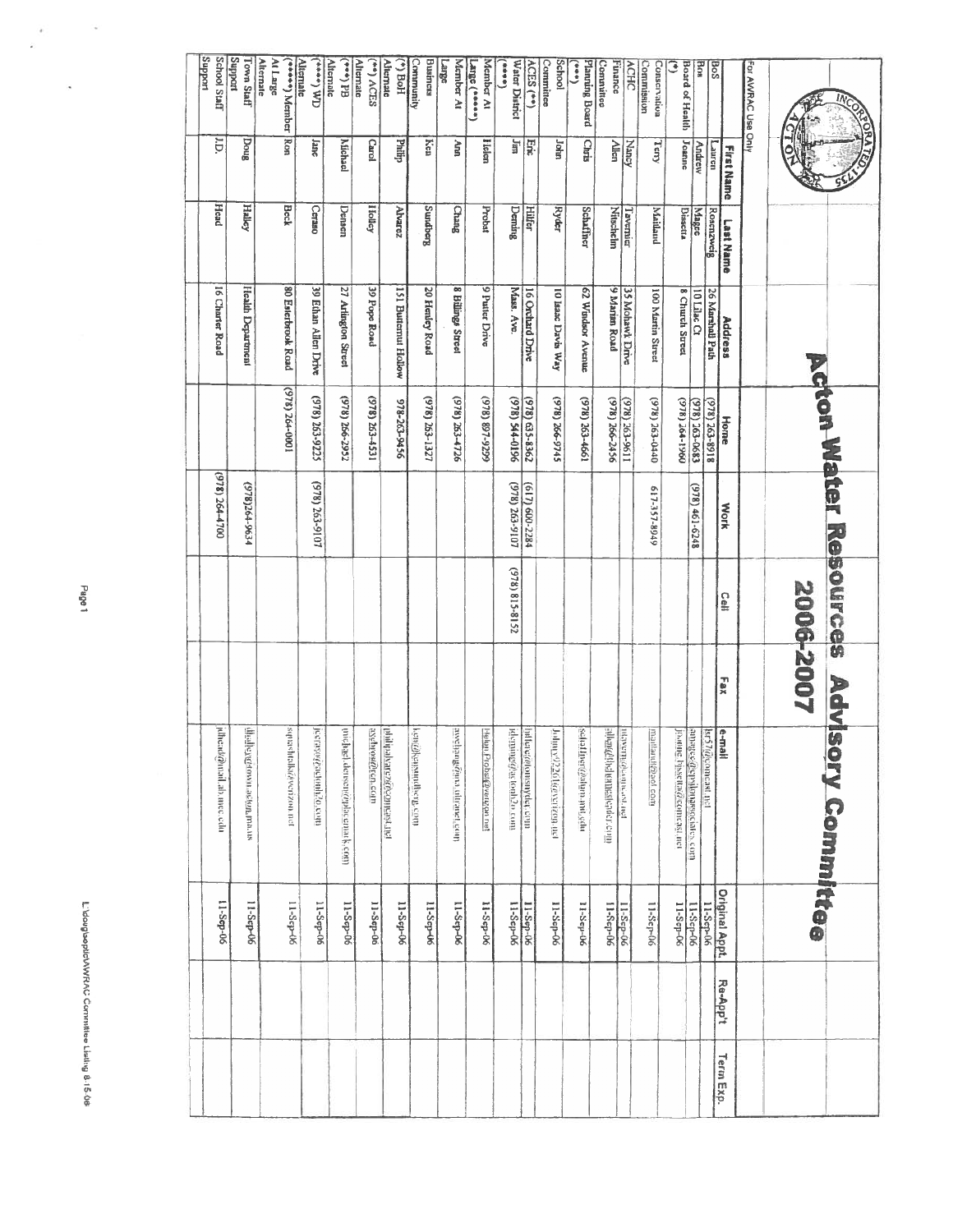#### TOWN OF ACTON BOARD OF SELECTMEN

#### POLICY NO. Date of Adoption: 11-Sep-06

#### SUBJECT: The production and distribution of public meeting minutes

#### DEFINITIONS:

"Governmental Body" — Every board, commission, committee or subcommittee — however elected, appointed or otherwise constituted, if authorized by the city or town. Massachusetts General Laws, Chapter 39, Section 23A

Ad hoc or special committees that include private citizens in addition to "public officials" are governmental bodies, if established by a governmental body pursuant the Charter of the Town of Acton and Bylaws of the Town of Acton constitute <sup>a</sup> "Governmental Body."

A committee established by <sup>a</sup> staff member to assist that individual is not <sup>a</sup> "Governmental Body". Connelly v. School Committee of Hanover, 409 Mass 232 (1991)

<sup>A</sup> single member of <sup>a</sup> governmental body is not <sup>a</sup> subcommittee, even if acting on behalf of the committee. Pearson V. Board of Selectmen of Longmeadow, 49 Mass App. Ct. 119 (2000)

"Meeting of <sup>a</sup> Governmental Body" — Any convening and deliberation of <sup>a</sup> "Governmental Body" for which <sup>a</sup> quorum is required in order to make <sup>a</sup> decision at which any public business or public policy matter over which the "Governmental Body" has supervision, control, jurisdiction or advisory power is discussed or considered.

In other words, if the matter discussed or opined upon with a quorum of a body or committee involves the body's public business and would require a quorum to decide, it may only be considered by said quorum in a lawfully

"Records/Minutes" — The official record of <sup>a</sup> public meeting of <sup>a</sup> governmental body.

#### 1. NEED FOR THIS POLICY:

Massachusetts General Laws, Chapter 39, Section 23B, the Open Meeting Law, developed from<br>the principle that the democratic process depends on the public having timely knowledge of the<br>considerations upon which governmenta requires that <sup>a</sup> record of each meeting be maintained for public review.

There is a need to develop a policy to insure that minutes are properly constructed and distributed in a timely basis.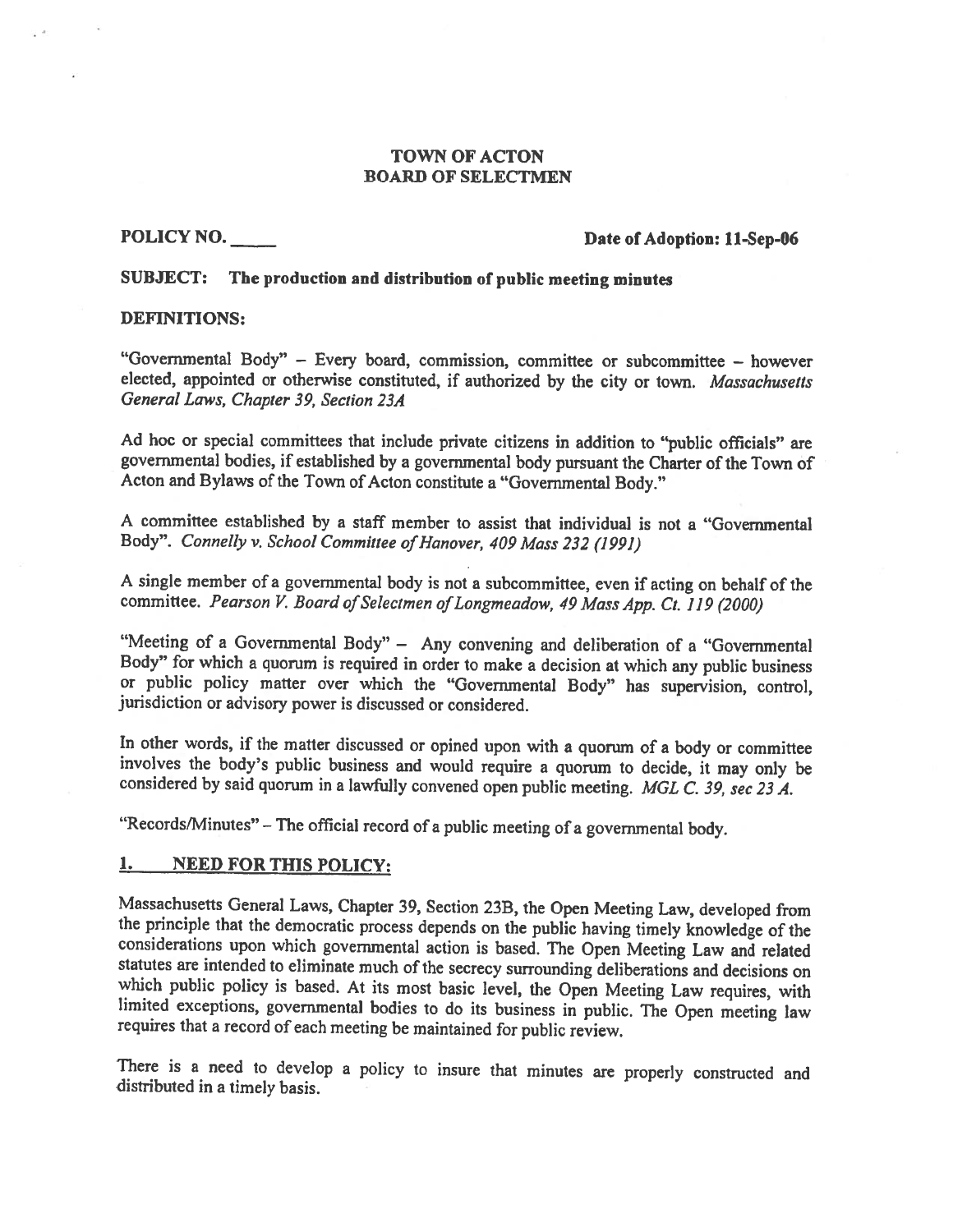#### 2. OBJECT OF THIS POLICY:

To assist members of governmental bodies in Acton to comply with the spirit of the Open Meeting Law and Public Records Law in publication of meeting minutes.

#### 3. PROJECTED IMPACT OF THIS POLICY:

None.

#### 4. STATEMENT OF POLICY:

#### (a) OPEN MEETING LAW

Massachusetts General Laws, Chapter 39, Section 23B, the Open Meeting Law, requires that "a governmental body shall maintain accurate records of its meetings, setting forth the date, time, <sup>p</sup>lace, members presen<sup>t</sup> or absent and action taken at each meeting, including executive session."

"the records [minutes) required to be kept ... shall repor<sup>t</sup> the names of all members of such boards and commissions present, the subjects acted upon, and shall record exactly the votes and other official actions taken by such boards and commissions; but ... such records need not include <sup>a</sup> verbatim record of discussions at such meetings." MGL C. 66, sec. 5A

Please see the attached generic form for the recording of minutes.

Records of <sup>a</sup> governmental body include the minutes of all meetings, including executive session and subcommittees, and all documents and data made or received by the governmental body or its members in their official capacity. Public records, as well as records exempted from disclosure, are defined by MGL Chapter 4, Section 7, Clause 26.

Draft minutes of all "Public Meetings" shall be sent to the board or committee's Board of Selectmen liaison e-mail address within <sup>10</sup> working days of the date the meeting was held. <sup>A</sup> Selectperson's e-mail address is their first initial combined with their last name followed by<br>"@acton-ma.gov". For example. Selectman John Smith would be contacted at For example, Selectman John Smith would be contacted at jsmith@acton-ma.gov. Please note that the Secretary of State has issued the following opinion:

Do minutes of open meetings of local boards or commissions have to be approved before they can be made available to the public?

No. Minutes of open meetings become public upon creation. There is no requirement that these minutes be approve<sup>d</sup> before they are made available to the public. <sup>A</sup> board or commission is advised to mark copies of minutes not ye<sup>t</sup> approved as "draft" minutes, however, it cannot withhold those minutes from disclosure. If the minutes are not transcribed at the time a request is made, there is no requirement under the Public Records Law that the board transcribe those minutes in response to <sup>a</sup> request. However, the audio tape of the meeting or any notes taken by the recording secretary (including shorthand notes) are public records.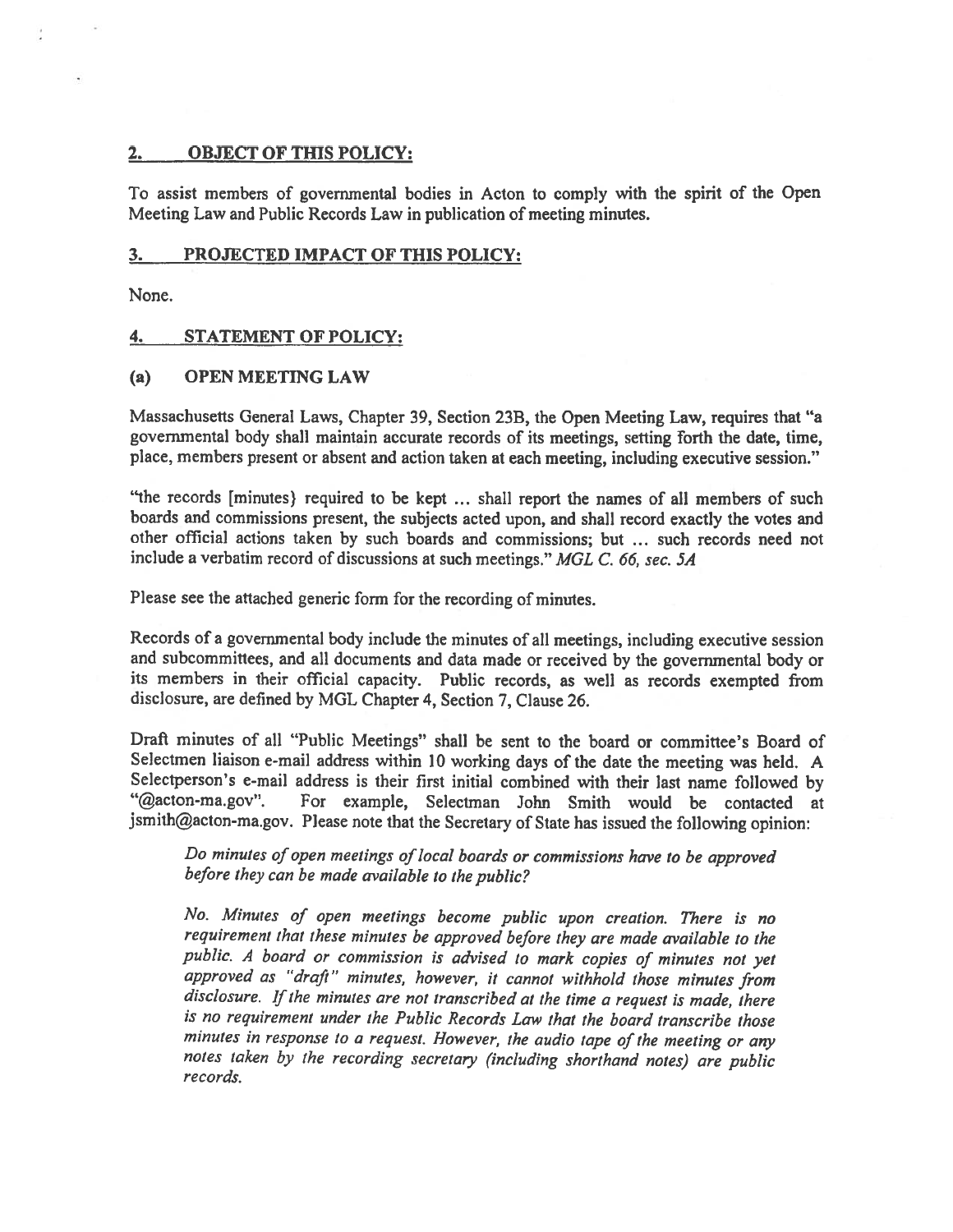Each Board and Committee shall vote to approve the minutes of <sup>a</sup> <sup>g</sup>iven meeting no later than the second meeting following the <sup>g</sup>iven meeting and issue the approved minutes to the Town Clerk and all other interested boards and committees within 10 working days of approval vote.

#### (b) PUBLIC RECORDS LAW

Massachusetts General Laws, Chapter 66, Section 10 the Public Records Law, gives <sup>a</sup> right of public access to "public records" which is defined to include any document, regardless of physical form or characteristics, made or received by <sup>a</sup> public official or employee to serve <sup>a</sup> public purpose, unless subject to <sup>a</sup> statutory exemption. Government records generated, received or maintained electronically, including electronic mail, constitute "public records" under this standard

Retention and destruction of these records should follow the schedule specified by Massachusetts General Laws, Chapter 66, Section 8. Printed records should be filed with related files of the appropriate office.

#### 5. MEANS BY WHICH THE POLICY SHALL BE IMPLEMENTED:

Implementation of this policy shall be the responsibility of the Town Manager and the Town Clerk. Once adopted by the Board of Selectmen, the policy shall be filed with the Town Clerk and kept available for inspection by the public.

#### 6. EFFECTIVE DATE OF THIS POLICY AND IMPLEMENTATION:

Immediately upon adoption by the Board of Selectmen.

#### 7. DATE ON WHICH THE POLICY SHALL EXPIRE:

Indefinite.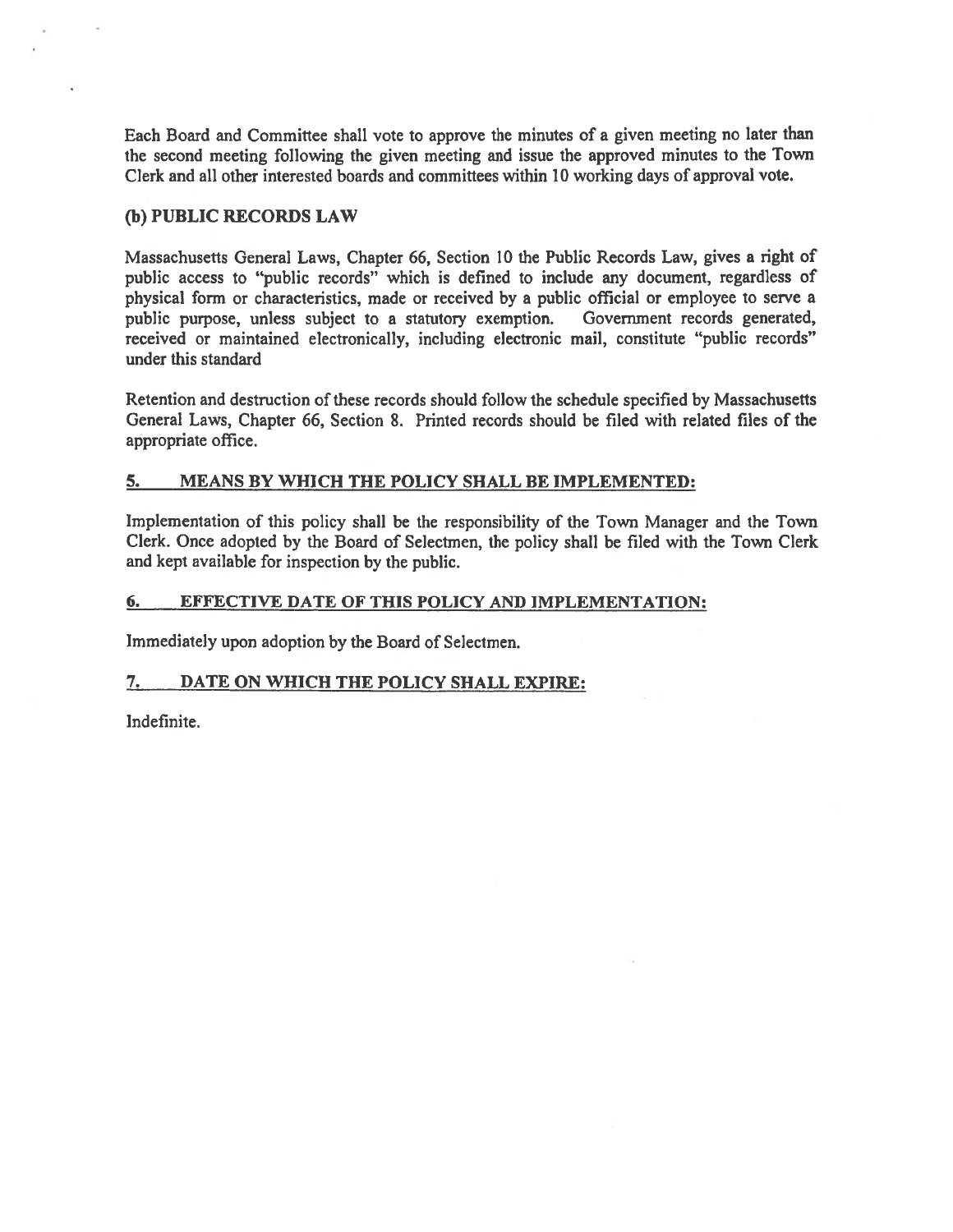# BOARD OF SELEcTMEN & SEWER COMMISSIONERS' MEETING AGENDA SEPTEMBER 11,2006

The Meeting Room, Lower-level Memorial Library 7:00 PM

# I. CITIZENS' CONCERNS

H. SEWER COMMISSIONERS' BUSINESS

(None scheduled)

# III. PUBLIC HEARINGS AND APPOINTMENTS

- 1. 7:07 ACCEPTANCE OF A \$1,000 GIFT FROM THE INTEL CORPORATION Tom Kelleher, President of Assabet River Rail Trail, Inc will address the Board concerning acceptance of \$1 ,<sup>000</sup> gift from the Intel Corporation.
- 2. 7:05 BOSTON EDISON AND VERIZON JOINT POLE HEARING Company Representatives will be present to seek permission to install <sup>a</sup> single new utility pole on High Street to accommodate the new pump station for Atlantic Really and Acton Ford.
- 3. 7:15 SITE PLAN FOR 724 MAIN STREET # 07106106-408 —SELECTPERSON ROSENZWEIG ASSIGNED TO LEAD THE REVIEW PROCESS At the request of the applicant, this hearing will be opened and continued to until September 25, <sup>2006</sup> at 8:15 p.m.
- 4. 7:17 PRESENTATION OF THE MISSION STATEMENT AND PROPOSED MEMBERSHIP FOR THE WATER RESOURCES COMMITTEE Enclosed please find materials for Board Consideration.
- 5. 7:25 REQUEST FOR AN ENTERTAINMENT LICENSE AT 724 MAIN STREET At the request of the applicant, this hearing will be opened and continued to until September 25, <sup>2006</sup> at 8:25 pm. (No material enclosed)
- 6. 7:27 REVIEW OF DRAFT POLICIES: (1)USE OF EMAIL AND (2)DISTRIBUTION OF PUBLIC MEETING MINUTES Enclosed <sup>p</sup>lease find <sup>a</sup> draft of each policy and comments received from Town Board and committees.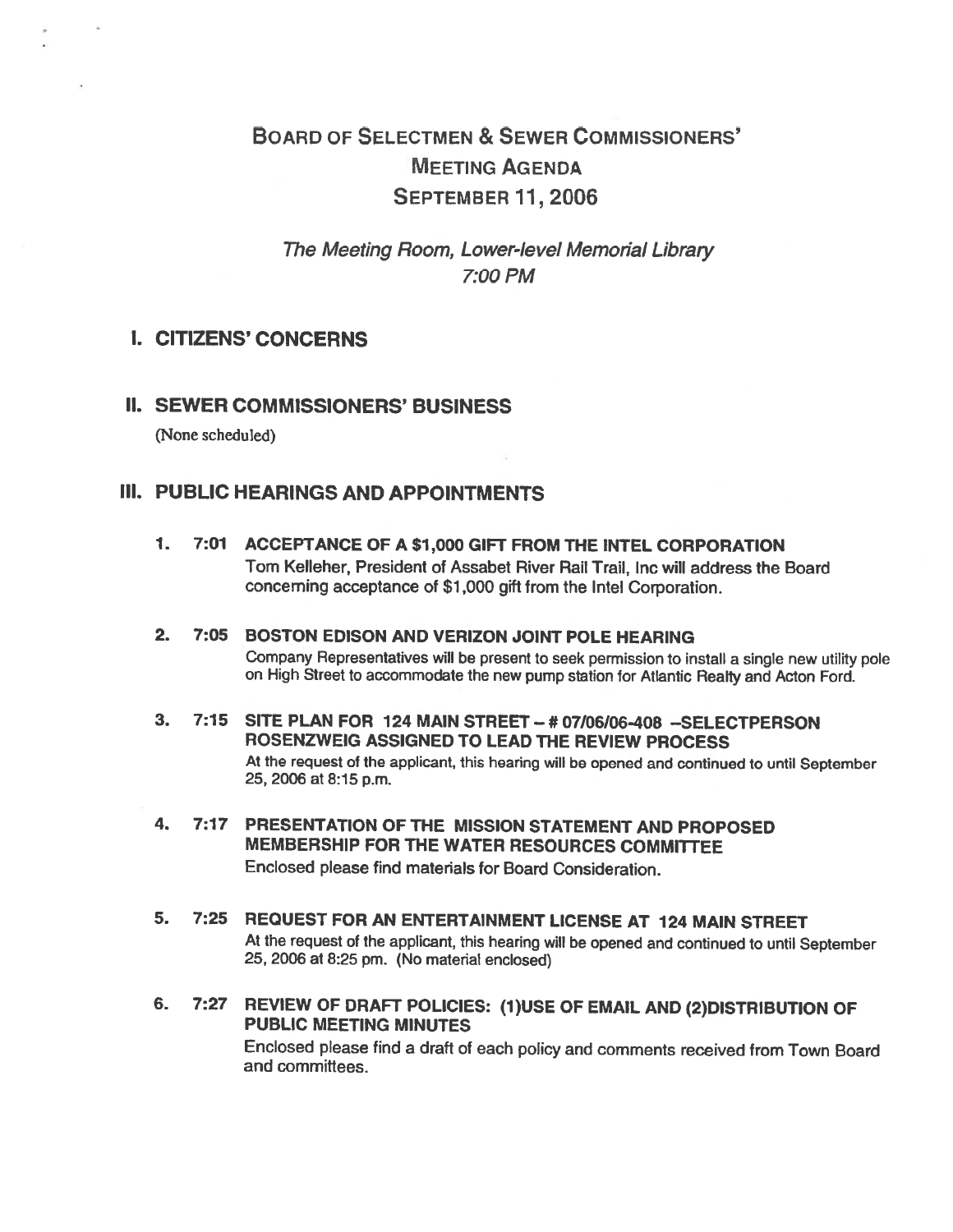7. 7:30 SITE PLAN FOR 288 MAIN STREET - # 07111106-409 —SELECTPERSON ASSIGNED TO LEAD THE REVIEW PROCESS WALTER FOSTER At the request of the applicant, this hearing will be opened and continued to until September 25, 2006 at 8:00 p.m.

#### 8. 8:00 MEMORIAL LIBRARY

The Chairperson of the Memorial Library Trustees will present an overview of long range <sup>p</sup>lanning efforts and other issues related to the Memorial library.

# 9. 8:15 VERIZON CABLE TV SERVICE LICENSE HEARING At the request of the Cable Committee, this hearing is to be open and continued until September 25, 2006 at 7:15 PM. (No materials enclosed)

# IV. SELECTMEN'S BUSINESS

10. FUTURE USE OF THE OLD SOUTH ACTON RAILROAD STATION PARKING LOT Enclosed please find materials for Board consideration.

# 11. OTHER BUSINESS

# V. CONSENT AGENDA

12. REQUEST TO CONSTRUCT A RETAINING WAIL WITHIN THE TOWN'S RIGHT OF WAY, 6ANDERS WAY

Enclosed please find materials for Board consideration.

- 13. JONES FIELD PARKING Enclosed <sup>p</sup>lease find <sup>a</sup> request from staff to continue the reserve parking <sup>p</sup>lan for Jones Field until 6/30/07
- 14. IT DEPARTMENT REQUESTS FOR CABLE GIFT FUND DISTRIBUTION Enclosed please find materials for Board Consideration.
- 15. SITE PLAN SPECIAL PERMIT & SPECIAL USE PERMIT #11/18/98-366 PHASE 3,<br>ACTON ASSISTED LIVING LLC, 886, 900 MAIN STREET AND 8 EASTERLY ROAD Enclosed please find materials for Board Consideration.
- 16. SITE PLAN SPECIAL PERMIT #01/22/98-361, JAMES FENTON, 551 GREAT ROAD Enclosed please find materials for Board Consideration.
- 17. APPLICATiON TO QUALIFY FOR AFFORDABLE UNIT AT AUDUBON HILL Enclosed (under the confidential section) <sup>p</sup>lease find materials for Board Consideration.
- 18. REQUEST FROM MUNICIPAL PROPERTIES DIRECTOR TO DISPOSE OF SURPLUS EQUIPMENT

Enclosed please find materials for Board Consideration.

19. REQUEST FROM HIGHWAY DEPARTMENT FOR DISPOSAL OF SURPLUS EQUIPMENT Enclosed please find materials for Board Consideration.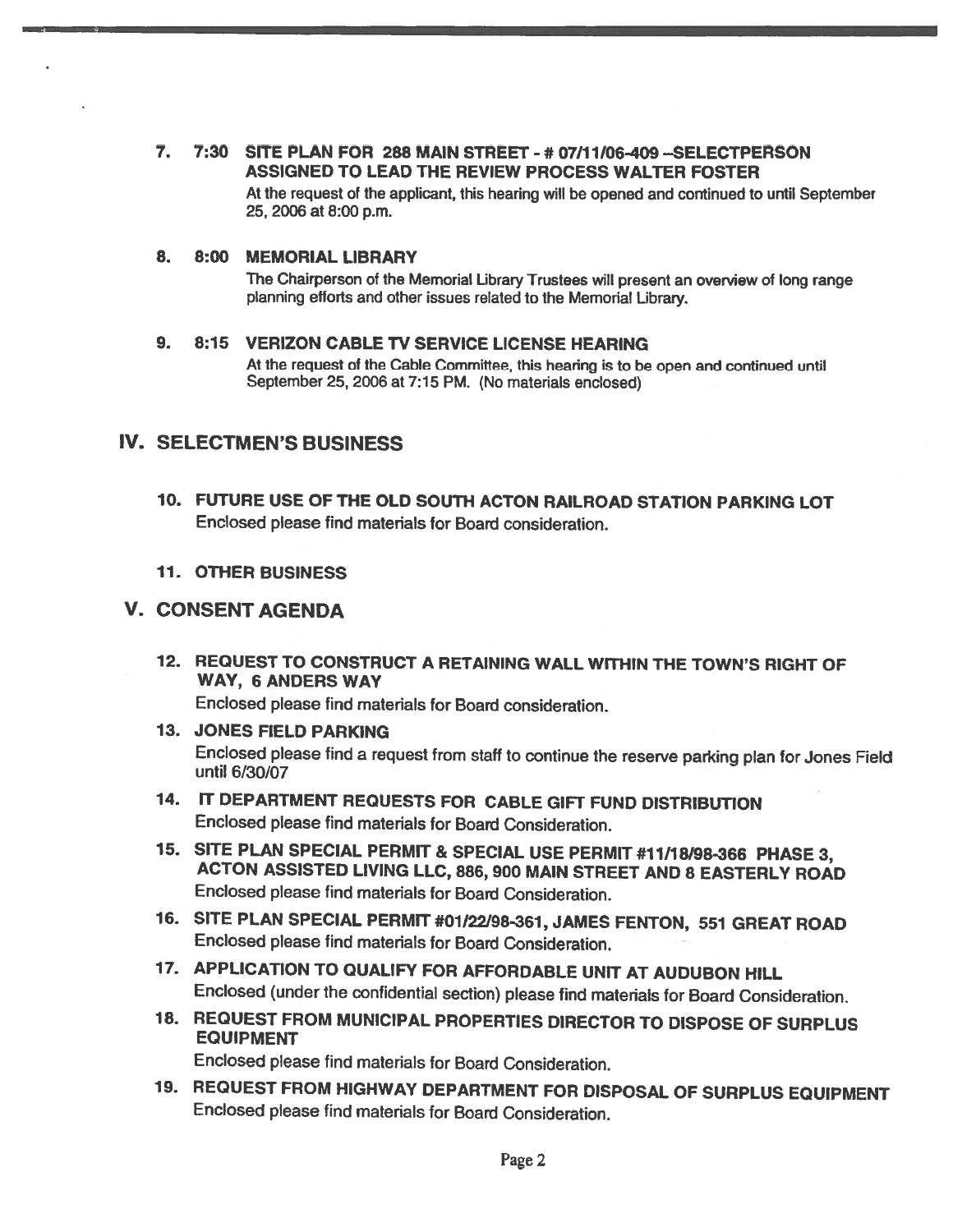- 20. REQUEST FROM THE IT DEPARTMENT TO DISPOSE OF SURPLUS EQUIPMENT Enclosed please find materials for Board Consideration.
- 21. REQUEST FOR APPROVAL FOR THE COUNCIL ON AGING'S SENIOR CITIZEN **SURVEY**

Enclosed please find materials for Board Consideration.

- 22. ONE DAY LIQUOR LICENSE REQUEST, IRON WORK FARM IN ACTON, INC. Enclosed <sup>p</sup>lease find materials for Board Consideration.
- 23. ACTON/ATLANTIC-ACTON REALTY LIMITED PARTNERSHIP POWDER MILL PLAZA SEWER EXTENSION, PUMP STATiON EASEMENT AND NON-DISTURBANCE & **ATTORNMENT AGREEMENT** Enclosed please find materials for Board Consideration.
- 24. REQUEST FOR MEMBERSHIP AND BOARD LIASON TO THE SUBURBAN COALITION Enclosed please find materials for Board Consideration.
- 25. SCHOOLS REQUEST TO AMEND THE LEVEL OF SPENDING FOR THE DOUGLAS AT DAWN PROGRAM IN FY06 AND FY 07 Enclosed please find materials for Board Consideration.
- 26. THE ACTON CONGREGATIONAL CHURCH WILL HOLD IT'S 42 ANNUAL ANTIQUE SHOW OCTOBER 13 AND 14. IT REQUESTS PERMISSION FOR THE SHOW AND NECESSARY TEMPORARY SIGNS WITHIN THE RIGHT OF WAY Enclosed please find materials for Board Consideration.
- 27. THE UNITED NATIONS ASSOCIATION OF GREATER BOSTON REQUESTS A PROCLAIMATION ASKING THE CITIZENS OF ACTON TO OBSERVE THE 61ST ANNIVERSARY OF THIS OCCASION Enclosed please find materials for Board Consideration.
- 28. ACCEPT DONATiON FROM ICABOD COFFEE HOUSE, ESTIMATED VALUE OF \$150.00 TO BE USED FOR THE 5K ROAD RACE ON AUGUST 26, 2006 Enclosed please find materials for Board Consideration.
- 29. ACCEPT DONATION FROM KIMBALL'S FARM, ESTIMATED VALUE OF \$140.00 TO BE USED FOR THE KIDS 5K FUN RIDE ON AUGUST 26, 2006. Enclosed please find materials for Board Consideration.
- 30. ACCEPT DONATION FROM KISS 108, ESTiMATED VALUE OF \$160.00 TO BE USED FOR THE 5K ROAD RACE ON AUGUST 26, 2006 Enclosed please find materials for Board Consideration.
- 31. ACCEPT DONATION FROM POLAR BEVERAGES, ESTIMATED VALUE OF \$60.00 TO BE USED AT THE FAMILY FEST DAY EVENT ON AUGUST 26, 2006 Enclosed please find materials for Board Consideration.
- 32. ACCEPT DONATION FROM TRADER JOE'S, ESTIMATED VALUE OF \$400.00, FOR THE 5K RACE ON AUGUST 26, 2006 Enclosed please find materials for Board Consideration.
- 33. ACCEPT DONATION FROM EASTERN MOUNTAIN SPORTS, ESTIMATED VALUE OF \$100.00, FOR FAMILY FEST DAY ON AUGUST 26, <sup>2006</sup> Enclosed please find materials for Board Consideration.